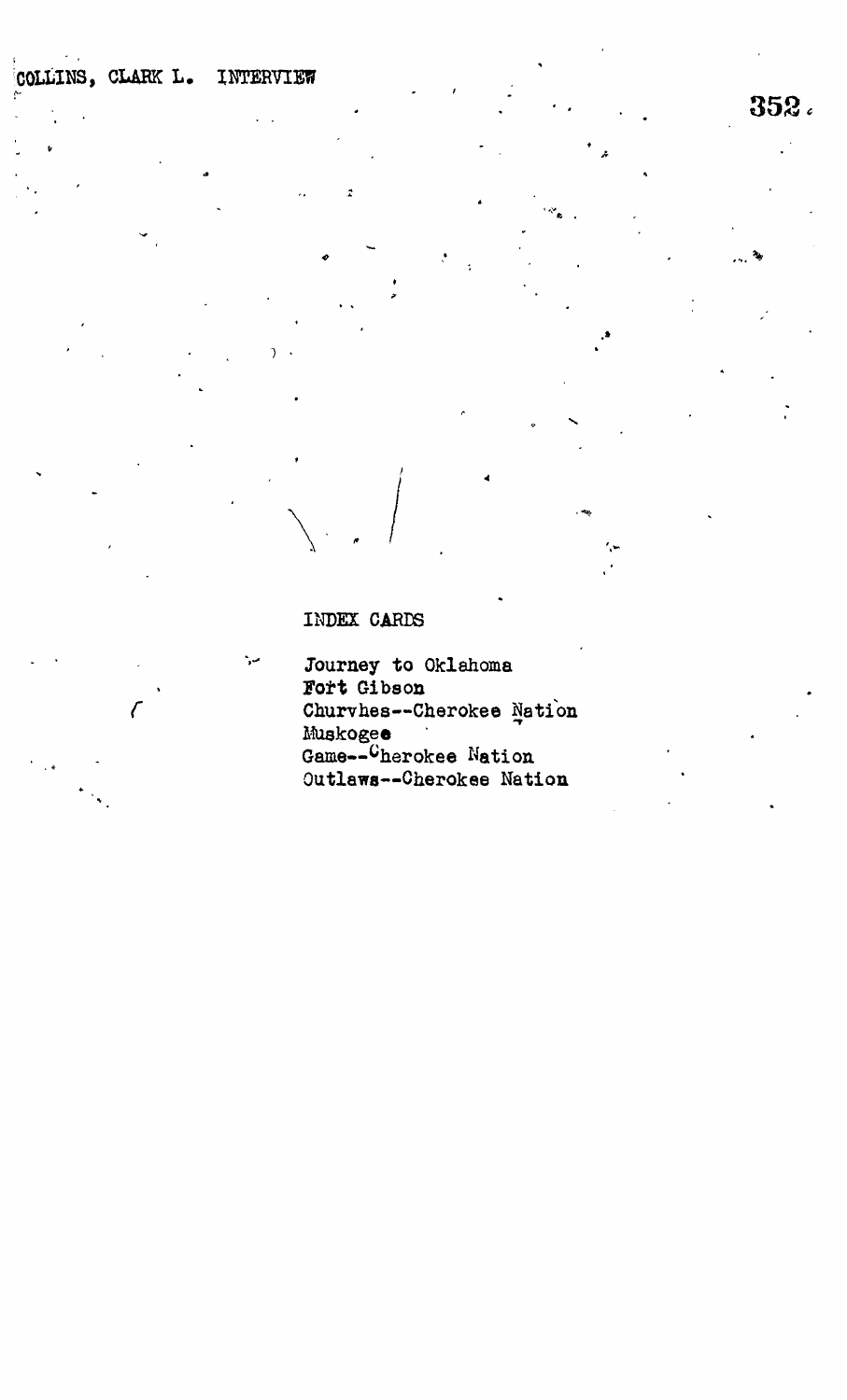. **2109**

0. Moore, Supervisor an- Pioneer History, S-149

•ank J. Still ^ Worker

353 March 3, 1937'

Interview: Glark <del>In</del>, Collins

Clark L. Collins, who lives at 115 W. Morgan St., Tahlequah, Oklahoma, was rn October 9th, 1866, 15 miles south of Atlanta, Ga. He is a Cherokee Indian. Father - Ira Jackson Collins, Mother - Mary P. Collins  $\sqrt{ }$ They came to this country in 1875 in a wagon, from Texas. They originally me from Georgia. They came on a train to New Orleans and then by boat on the Fulf of Mexico to Texas. They came in a two-horse wagon to Oklahoma, or Indian Territory.

## OLD LETTER EARLY DAYS

We settle 6 miles' from Ft. Gibson on Grand River, just south of the Whiskey ord and farmed. We traded at Ft. Gibson, also at Gibson Station. The soldiers and were stationed at Ft. Gibson. I have seen them drill. We could hear the old :annon, roar every evening just at sunflown. We could still hear it after we moved to the Illinois River in the fall of 1882.

My father served all during the Civil War and never got wounded.

I have a letter that my Great, Uncle wrote to Georgia in the year 1844 • It \* \* # • \* was mailed at Evansville, Arkansas. It was addressed to his Uncle William Larris at Warsaw, Foraythe County, Georgia. John Collins was at Ft. Gibson when he wrote the letter. If is headed, Cherokee Nation, Arkansas, November IU, 1844. ¥/hen he ended his letter he said, address me at Bvansville, Arkansas,  $\mathcal{N} = \{x_1, x_2, \ldots, x_n\}$ 

John B. Collins is buried in the National Cemetery, Ft. Gibson, I. T.. When'my father and mother came from Georgia they went by way of Sweet ffater, Texas to see my uncle Jesse Johnson who, had come to Texas in 1870.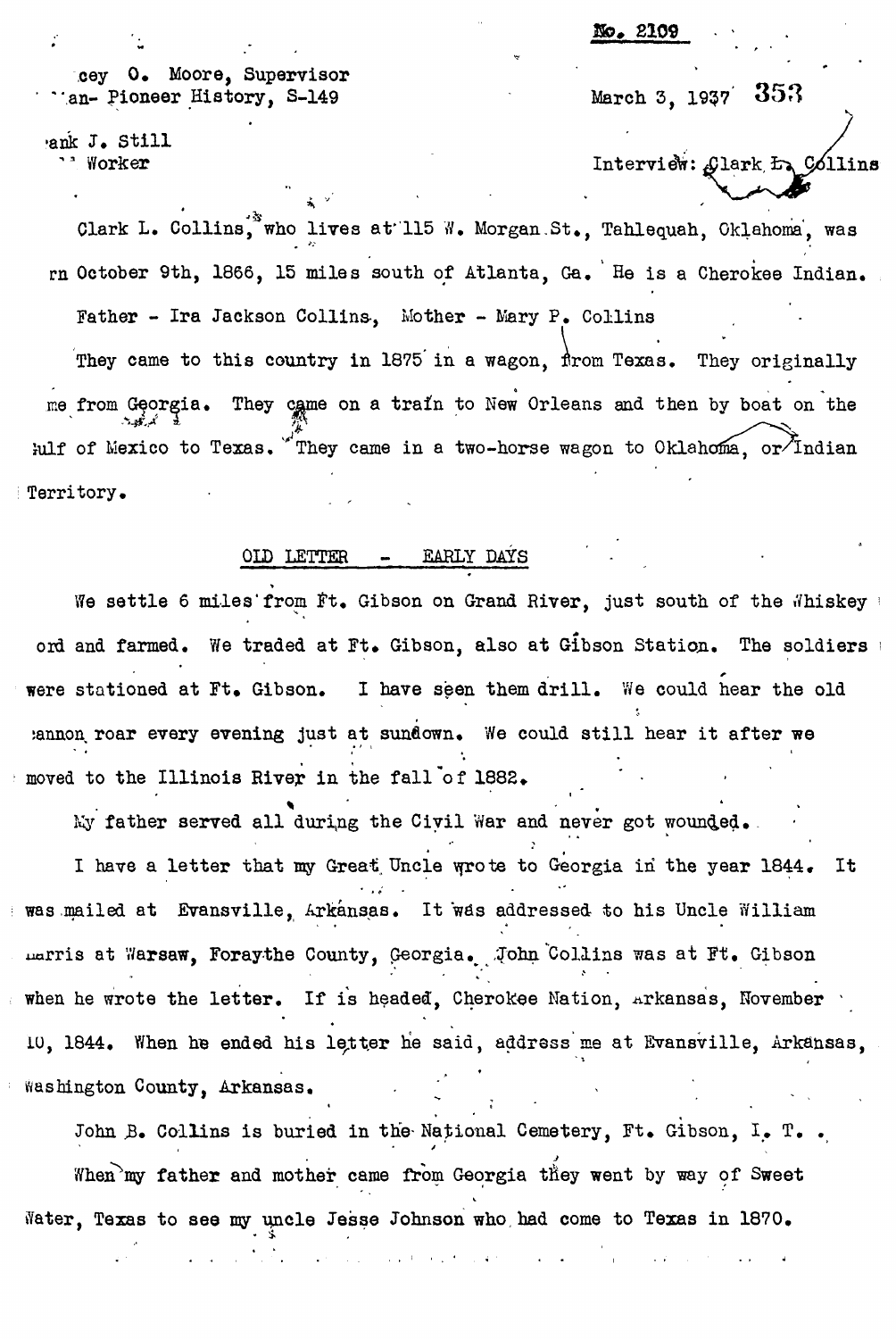$-2$  -  $N_{\text{O}}$  2109 (Cont<sup>t</sup>d)

 $*$  ber on her birthday. My uncle was 80 years old that day. We invited a lot  $\sim$  of old friends to eat dinner with mother and Uncle that day. Among them were Uncle Sam Condy. My uncle and Sam Conday served in the Civil War together. Uncle Sam Condy. My uncle and Sam Conday served in the Civil War together.

They had a time discussing the Civil War. *'.* in the year 1887, Mr. Collins stayed all night at the old David home near Evansville, Arkansas, as is told about in the narrative of John F. Thompson of Tahlequah.

Ne stayed with a preacher who lived at the home. This preacher ran a water mill. He brought us all in the house and had prayer. This was something new to me as I never saw any one do that altho I had heard my mother pray. We did not have any churches except full blood and I could not understand the language.

At the time we lived at Ft. Gibson, Muskogee only had three stores in box houses. The Post Office was in a shack,  $14 \times 14$ . Mr. Jesse Johnson's son, Buck, has been Chief of Police in Sweet Water, Texas for 14 years. He is my first cousin. I started to school in a small box house, 3 miles  $N_{\bullet}$   $E_{\bullet}$ of Gibson Station. My school mates were Alex Cowan and Sam Cobb of Wagoner. . The prairie chickens were so thick that you had to scare them out of the ...... The coyotes and prairie wolves were numerous. There were lots of deer. The grass was high and thick, would hide a horse.

Our neighbors were the Cook family. Bill and Jim later turned out to be rain robbers, later joined Cherokee Bill's Gang, the worst criminals ever in.  $\epsilon$ ain robbers, later joined Cherokee Billis Gang, the worst criminals even in  $\epsilon$  can get in  $\epsilon$ 

My uncle, Jesse Collins, served 3 years under General Robert  $E_$ . Lee. He ss in the seven day battle in Richmond, Ya. He was also in the battle of the Minnessa or the Wilderness at Chancelorsville, Cold Harbor, Spottsylvania art House and Gettysburg and **was** wounded three times. After the Gettysburg ..., his division went three da rs wit oit 'ood. They got some corn and